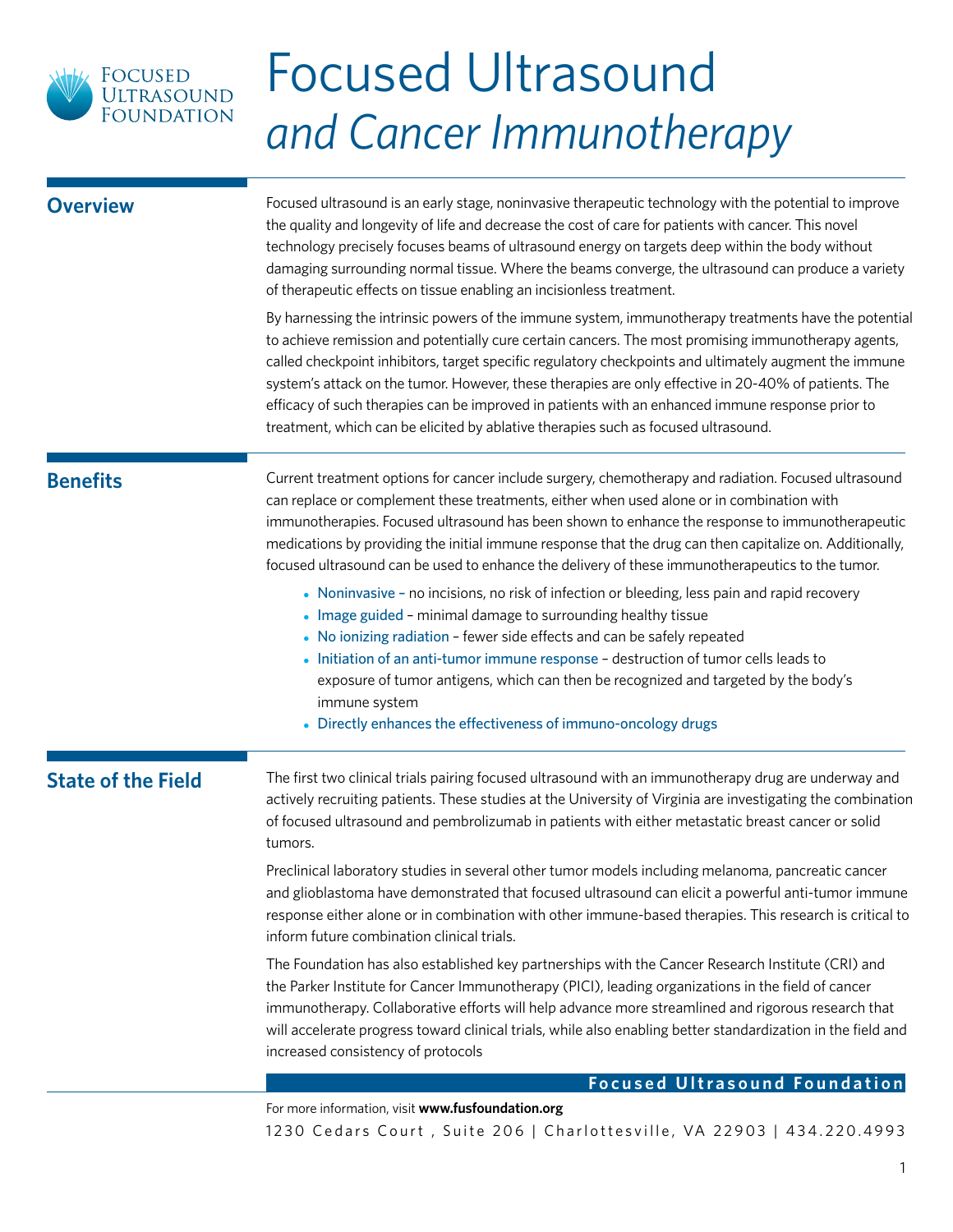

| <b>State of the Field</b>             | The Focused Ultrasound Foundation has held three workshops to address key questions involving the<br>use of focused ultrasound for cancer immunotherapy. Each of these workshops brought together critical<br>stakeholders - researchers, clinicians, industry, government, and others - in a small group environment<br>that encouraged free dissemination of information and ideas and fostered a collaborative spirit.<br>Participants critically evaluated the current body of evidence, assessed the value of ongoing work, and<br>created a roadmap of projects to guide the field forward. |  |  |
|---------------------------------------|---------------------------------------------------------------------------------------------------------------------------------------------------------------------------------------------------------------------------------------------------------------------------------------------------------------------------------------------------------------------------------------------------------------------------------------------------------------------------------------------------------------------------------------------------------------------------------------------------|--|--|
|                                       | In addition to regularly convening the many stakeholders in this space, the Focused Ultrasound<br>Foundation has put together a scientific advisory board to guide the program. These advisory board<br>members have deep expertise in cancer immunotherapy and focused ultrasound and represent the<br>leaders in this field.                                                                                                                                                                                                                                                                    |  |  |
|                                       | Jill O'Donnell-Tormey, PhD - Cancer Research Institute                                                                                                                                                                                                                                                                                                                                                                                                                                                                                                                                            |  |  |
|                                       | Theresa LaVallee, PhD - Parker Institute for Cancer Immunotherapy                                                                                                                                                                                                                                                                                                                                                                                                                                                                                                                                 |  |  |
|                                       | Tim Bullock, PhD - University of Virginia                                                                                                                                                                                                                                                                                                                                                                                                                                                                                                                                                         |  |  |
|                                       | Kathy Ferrara, PhD - Stanford University                                                                                                                                                                                                                                                                                                                                                                                                                                                                                                                                                          |  |  |
|                                       | Chandan Guha, MD - Montefiore/Albert Einstein                                                                                                                                                                                                                                                                                                                                                                                                                                                                                                                                                     |  |  |
|                                       | Gavin Dunn, MD, PhD - Washington University in St. Louis                                                                                                                                                                                                                                                                                                                                                                                                                                                                                                                                          |  |  |
| <b>Mechanisms of</b><br><b>Action</b> | The following is a list of mechanisms of action currently being studied for cancer immunotherapy.                                                                                                                                                                                                                                                                                                                                                                                                                                                                                                 |  |  |
|                                       | <b>DELIVERY OF THERAPEUTIC AGENTS</b>                                                                                                                                                                                                                                                                                                                                                                                                                                                                                                                                                             |  |  |
|                                       | <b>BBB opening:</b> increased diffusion of therapeutics and immune cells to targeted brain tissue                                                                                                                                                                                                                                                                                                                                                                                                                                                                                                 |  |  |
|                                       | Increased vascular permeability: enhancing the delivery of therapeutics to the target                                                                                                                                                                                                                                                                                                                                                                                                                                                                                                             |  |  |
|                                       | Carrier mediated vehicle: locally activate encapsulated therapies                                                                                                                                                                                                                                                                                                                                                                                                                                                                                                                                 |  |  |
|                                       | <b>Stromal disruption:</b> disturb the tumor microenvironment to permit drug infiltration                                                                                                                                                                                                                                                                                                                                                                                                                                                                                                         |  |  |
|                                       | <b>Sonoporation:</b> Temporarily create pores in the cell membrane, enhancing the delivery of<br>therapeutics into cells                                                                                                                                                                                                                                                                                                                                                                                                                                                                          |  |  |
|                                       | <b>IMMUNOMODULATION</b>                                                                                                                                                                                                                                                                                                                                                                                                                                                                                                                                                                           |  |  |
|                                       | Tumor cell disruption: exposure of tumor antigens leads to immune cell trafficking<br>to the tumor                                                                                                                                                                                                                                                                                                                                                                                                                                                                                                |  |  |
|                                       | Augmentation of immunotherapy drugs                                                                                                                                                                                                                                                                                                                                                                                                                                                                                                                                                               |  |  |
|                                       | <b>Enhanced drug delivery</b>                                                                                                                                                                                                                                                                                                                                                                                                                                                                                                                                                                     |  |  |
|                                       | For a complete list of all of focused ultrasound's mechanisms of action, see the Foundation's website:<br>www.fusfoundation.org/the-technology/mechanisms-of-action                                                                                                                                                                                                                                                                                                                                                                                                                               |  |  |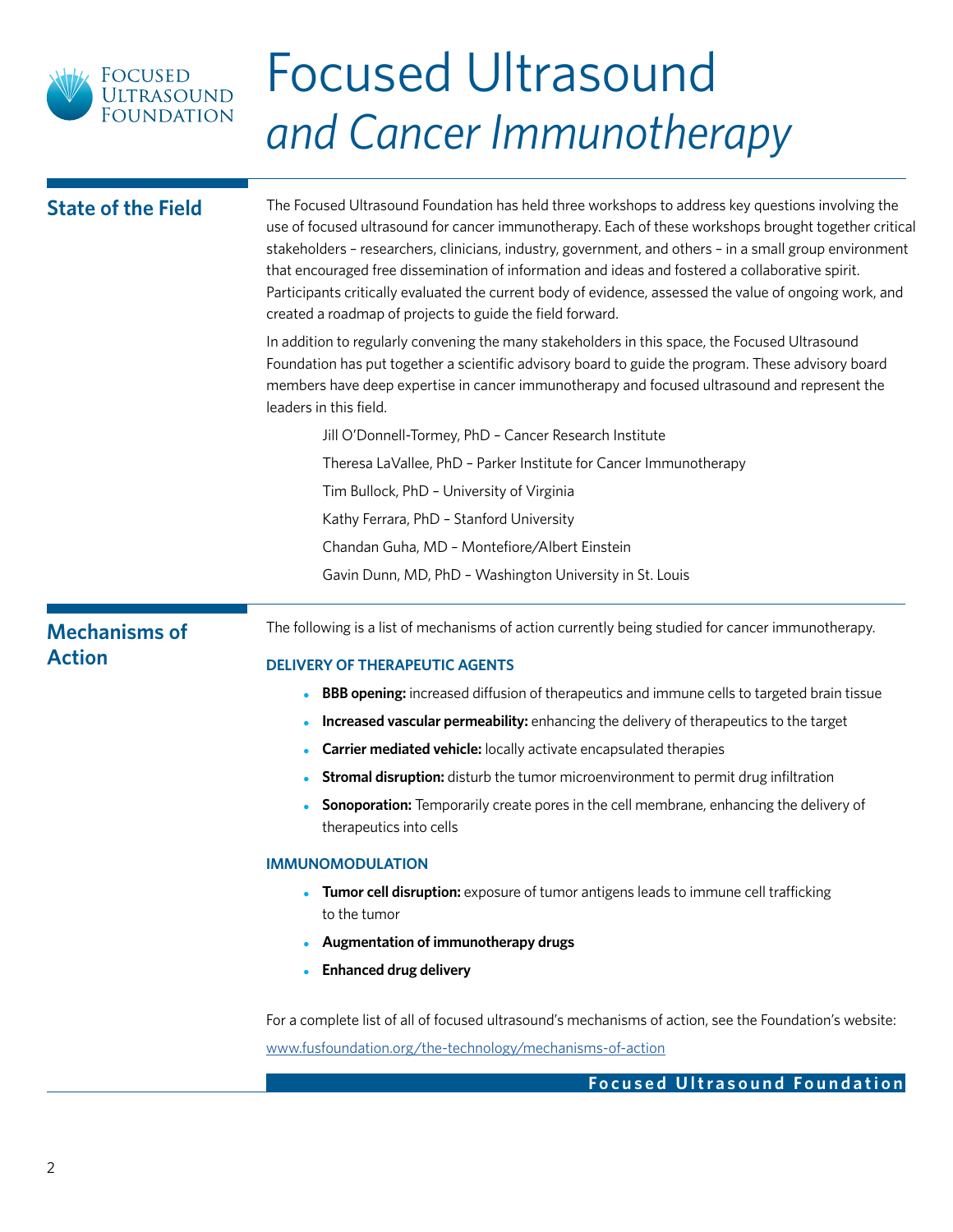

## **Research Project Inventory**

|           | <b>Preclinical Studies</b> | <b>Clinical Trials</b> |
|-----------|----------------------------|------------------------|
| Planned   | 3                          |                        |
| Active    | Q                          |                        |
| Completed | 10                         |                        |
| Total     | フフ                         | Q                      |

### **Preclinical Studies**

\*Focused ultrasound immunomodulation for pancreatic cancer (F Padilla – University of Virginia)

\*Immunologic and genomic effects of focused ultrasound in glioblastoma (G Dunn – Washington University)

\*Ultrasound-induced immune response on breast cancer (C Lafon – University of Virginia)

\*Histotripsy tumor ablation-mediated immune stimulation (Z Xu – University of Michigan)

\*Focused ultrasound radiosensitization of brain tumors (F Padilla – University of Virginia)

\*Enhancing immune therapy for brain metastases with focused ultrasound (T Bullock – University of Virginia)

\*Focused Ultrasound Immunomodulation in a Mouse GL261 Intracranial Glioma (R Price, G Woodworth, C Arvanitis, Z Xu, N McDannold, K Hynynen - Multi-site consortium)

\*Defining Basic Properties of Physical Immunotherapy using HIFU and Immune Checkpoint Inhibition (G ter Haar – Institute of Cancer Research)

\*Focused ultrasound stimulation of the immune response in cancer models (F Padilla – Inserm LabTau)

- \*Ultrasound ablation combined with immunotherapy: priming to enhance efficacy (K Ferrara – University of California, Davis)
- Relative immunogenicity of various focused ultrasound modes in GBM (Multi-site consortium, concept development)

FUS-induced modulation of immunostimulatory effects of radiation therapy in breast and lung cancer tumor models (Memorial Sloan Kettering, concept development)

\* The Focused Ultrasound Foundation is fully or partially funding these projects

### **Focused Ultrasound Foundation**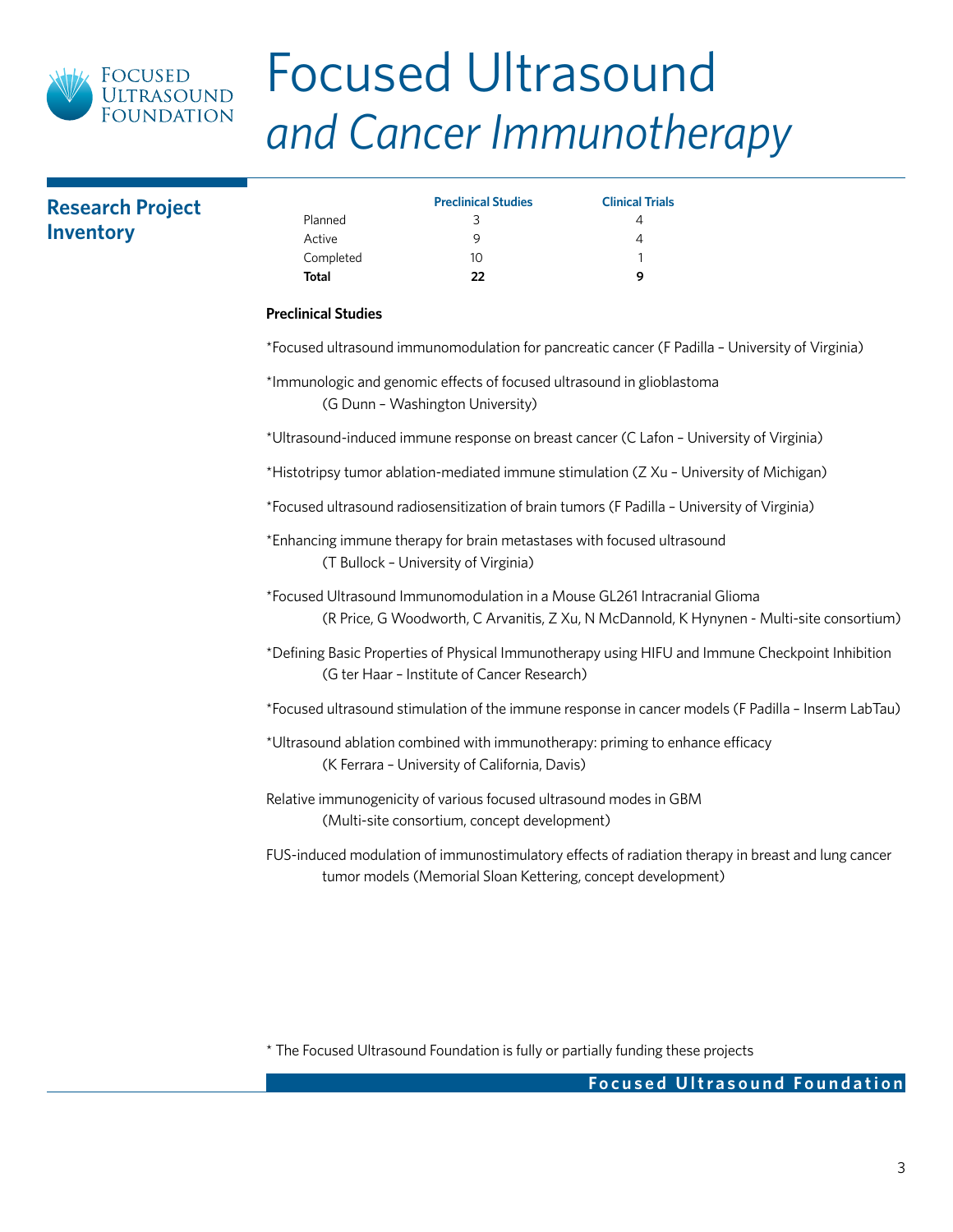

| <b>Research Project</b> | <b>Clinical Trials</b>                                                                                                                                                                                                            |
|-------------------------|-----------------------------------------------------------------------------------------------------------------------------------------------------------------------------------------------------------------------------------|
| <b>Inventory</b>        | *Pilot Evaluation Of Safety, Immunologic Effect, And Therapeutic Impact Of Focused Ultrasound<br>Ablation Of Advanced Solid Tumors Alone And In Combination With Pd-1 Antibody Blockade<br>(C Slingluff - University of Virginia) |
|                         | *Focused Ultrasound Therapy to Augment Antigen Presentation and Immune-Specificity of Checkpoint<br>Inhibitor Therapy with Pembrolizumab for Metastatic Breast Cancer<br>(P Dillon - University of Virginia)                      |
|                         | *Adjuvant Focused Ultrasound to Promote Immunotherapy Response for Undifferentiated Pleomorphic<br>Sarcoma (M Bucknor - University of California, San Francisco)                                                                  |
|                         | *Measure immune response induced by FUS ablation for pancreatic cancer (Multi-site consortium)                                                                                                                                    |
|                         | Promotion of the immune response in patients treated by HIFU for prostate cancer (F Padilla -<br>Hospices Civils de Lyon)                                                                                                         |
|                         | Focused ultrasound for the treatment of brain metastases (C Slingluff - University of Virginia,<br>concept development)                                                                                                           |

\* The Focused Ultrasound Foundation is fully or partially funding these projects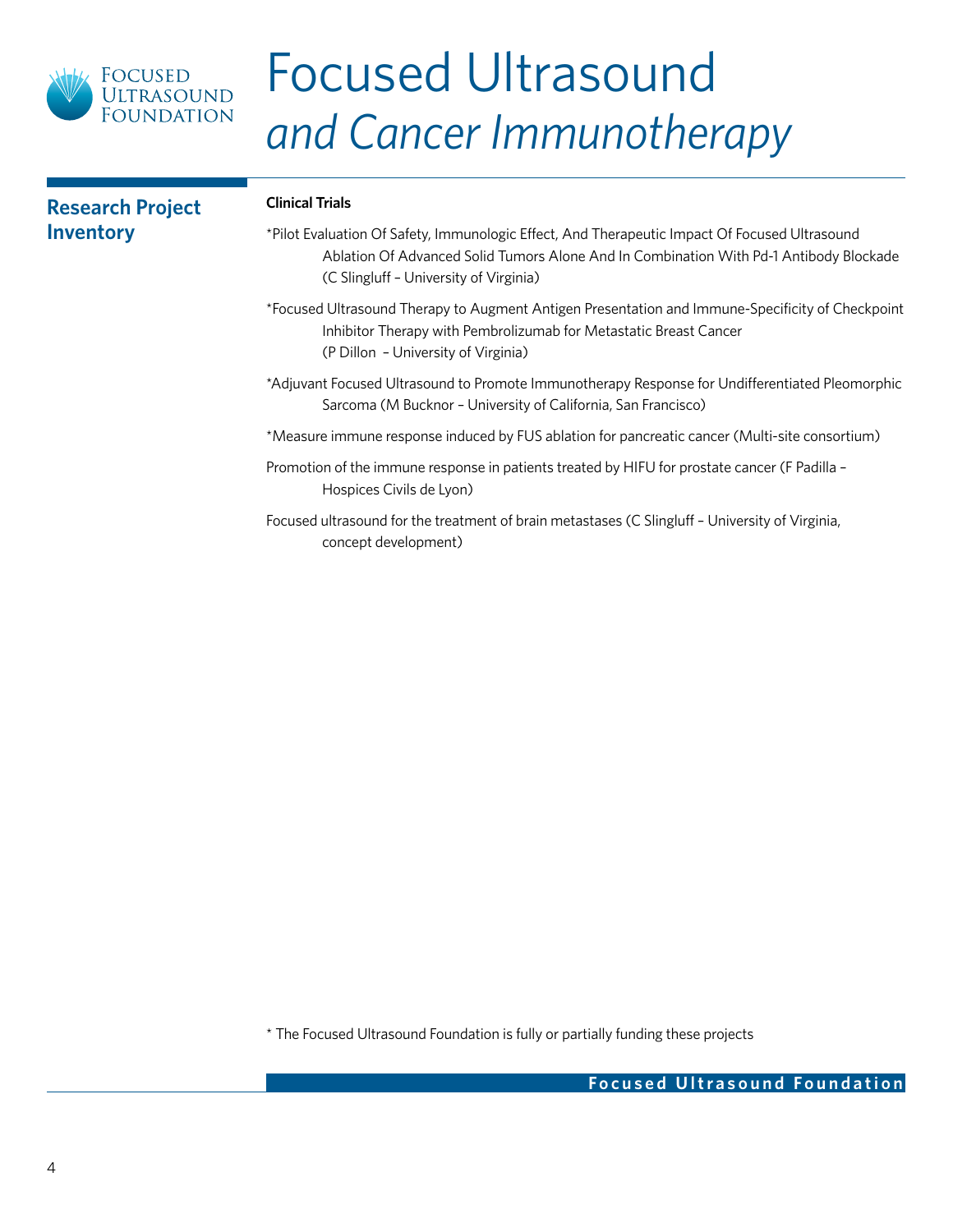

### **Research Sites Preclinical**

Albert Einstein College of Medicine (New York, NY, United States) Brigham and Women's Hospital (Boston, MA, United States) California Institute of Technology (Pasadena, CA, United States) Chang Gung University (Taoyuan City, Taiwan) Children's National Health System (Washington, D.C., United States) Chongqing Medical University (Chongqing, China) Cincinnati Children's Hospital Medical Center (Cincinnati, OH, United States) Deutsches Krebsforschungszentrum (Heidelberg, Germany) Georgia Institute of Technology (Atlanta, GA, United States) Inserm LabTAU (Lyon, France) Institute of Cancer Research (Sutton, United Kingdom) King's College Hospital (London, England) Korea Institute of Science and Technology (Seoul, South Korea) MD Anderson Cancer Center (Houston, TX, United States) Medisch Centrum Nijmegen (Nijmegen, Netherlands) Montefiore Medical Center (New York, NY, United States) National Institutes of Health (Bethesda, MD, United States) National Taiwan University (Taipei City, Taiwan) Oklahoma State University (Stillwater, OK, United States) Queen Mary Hospital of the University of Hong Kong (Pok Fu Lam, Hong Kong) Roswell Park Cancer Institute (Buffalo, NY, United States) San Diego State University (San Diego, CA, United States) Seoul National University Hospital (Seoul, South Korea) Stanford University School of Medicine (Stanford, CA, United States) Sunnybrook Health Sciences Centre (Toronto, Ont., Canada) Tulane University (New Orleans, LA, United States) Universitair Medisch Centrum Utrecht (Utrecht, Netherlands) Universitätsklinik Köln (Cologne, Germany) University of California, San Diego School of Medicine (San Diego, CA, United States) University of Maryland School of Medicine (Baltimore, MD, United States)

### **Focused Ultrasound Foundation**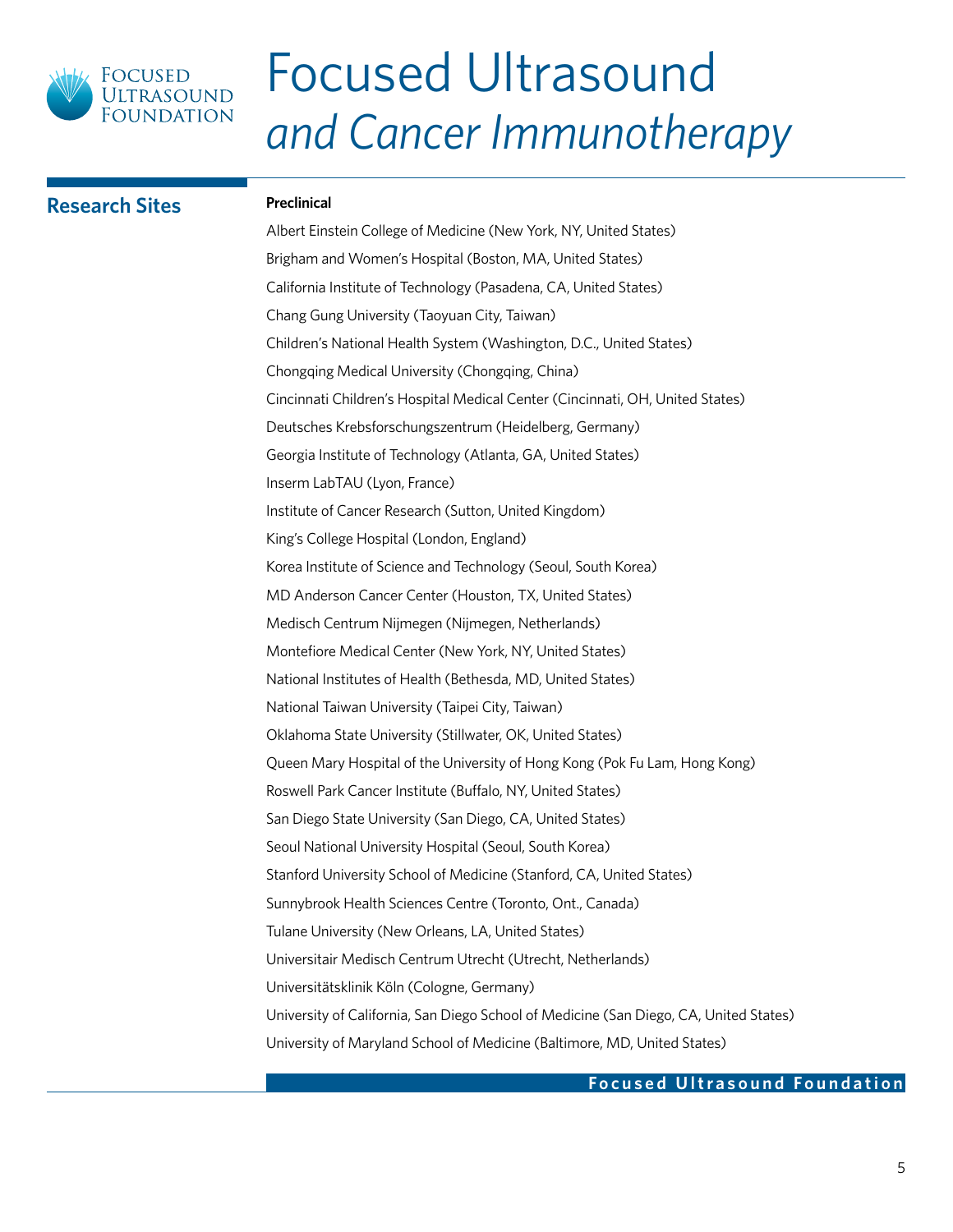

| <b>Research Sites</b> | <b>Preclinical (Cont.)</b>                                                                                                            |  |  |  |
|-----------------------|---------------------------------------------------------------------------------------------------------------------------------------|--|--|--|
|                       | University of Michigan (Ann Arbor, MI, United States)<br>University of North Carolina at Chapel Hill (Chapel Hill, NC, United States) |  |  |  |
|                       |                                                                                                                                       |  |  |  |
|                       | University of Southern California, Keck Hospital (Los Angeles, CA, United States)                                                     |  |  |  |
|                       | University of Virginia Health System (Charlottesville, VA, United States)                                                             |  |  |  |
|                       | University of Washington (Seattle, WA, United States)                                                                                 |  |  |  |
|                       | Vanderbilt University (Nashville, TN, United States)                                                                                  |  |  |  |
|                       | Virginia Polytechnic Institute and State University (Blacksburg, VA, United States)                                                   |  |  |  |
|                       | Virginia-Maryland College of Veterinary Medicine (Blacksburg, VA, United States)                                                      |  |  |  |
|                       | Wake Forest University Baptist Medical Center (Winston-Salem, NC, United States)                                                      |  |  |  |
|                       | Washington University in St. Louis (St. Louis, MO, United States)                                                                     |  |  |  |
|                       | Clinical                                                                                                                              |  |  |  |
|                       | Hôpitaux Universitaires Pitié-Salpêtrière (Paris, France)                                                                             |  |  |  |
|                       | Hospices Civils de Lyon (Lyon, France)                                                                                                |  |  |  |
|                       | Stanford University (Stanford, CA, United States)                                                                                     |  |  |  |
|                       | Universitätsklinik Köln (Cologne, Germany)                                                                                            |  |  |  |
|                       | University of California, San Francisco (San Francisco, CA, United States)                                                            |  |  |  |
|                       | University of Oxford (Oxford, England)                                                                                                |  |  |  |
|                       | University of Virginia (Charlottesville, VA, United States)                                                                           |  |  |  |
|                       |                                                                                                                                       |  |  |  |
| <b>Manufacturers</b>  | CarThera   Paris, France, www.carthera.eu                                                                                             |  |  |  |
|                       | <b>EDAP TMS</b>   Lyon, France, www.edap-tms.com                                                                                      |  |  |  |
|                       | <b>INSIGHTEC LTD</b>   Tirat Carmel, Israel, www.insightec.com                                                                        |  |  |  |
|                       | Profound Medical Corp   Mississauga, Canada, profoundmedical.com                                                                      |  |  |  |
|                       | SonaCare Medical   Charlotte, North Carolina, sonacaremedical.com                                                                     |  |  |  |
|                       | Theraclion   Malakoff, France, www.theraclion.com                                                                                     |  |  |  |
|                       |                                                                                                                                       |  |  |  |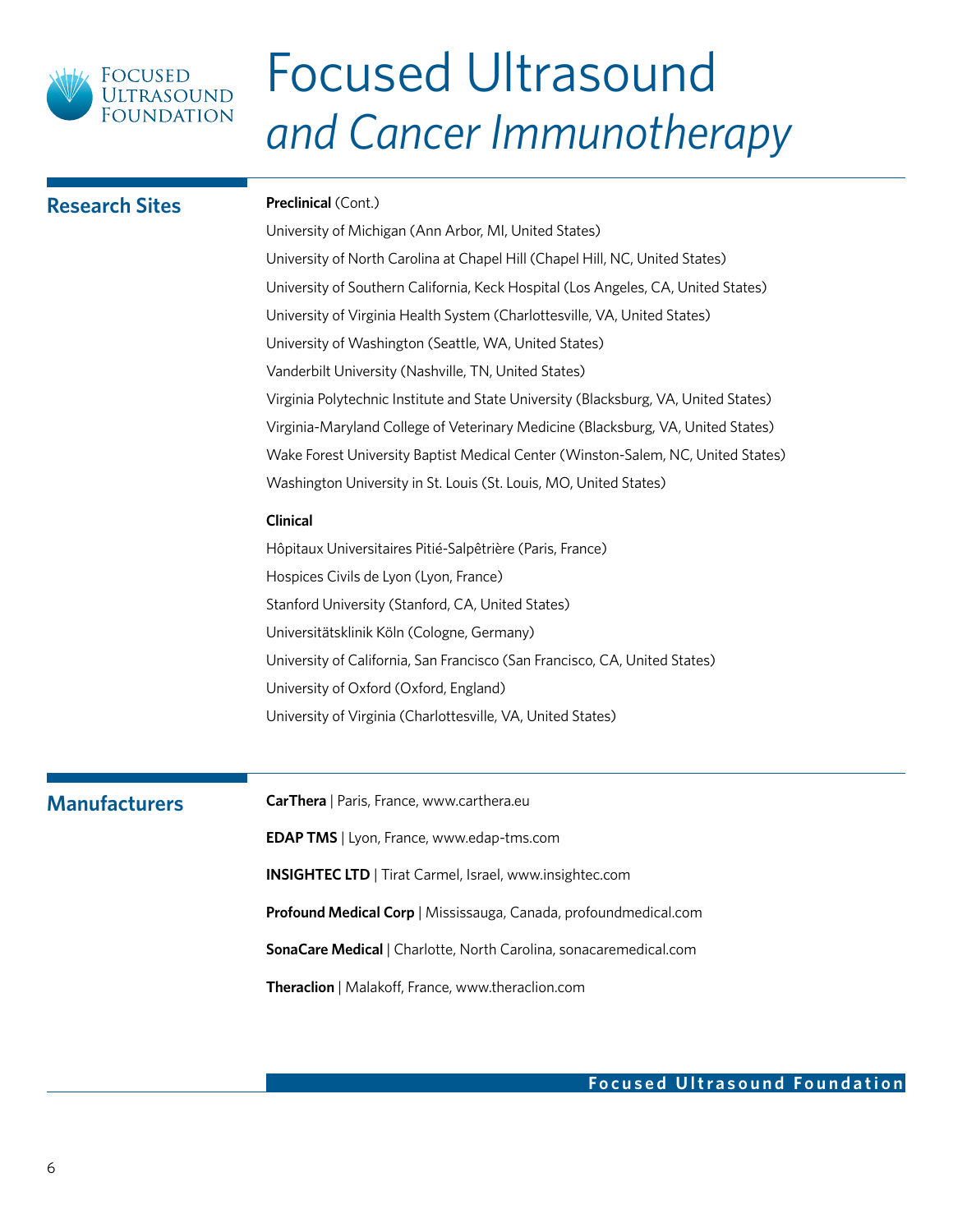

### **[The "Goldilocks" Principle for Curing Brain Cancer](https://med.umn.edu/news-events/%E2%80%9Cgoldilocks%E2%80%9D-principle-curing-brain-cancer)**

University of Minnesota News - October 2019

"Impressively, immunotherapy works only when the ultrasound is adjusted to maintain a stable body temperature as the cancer cells are ruptured." – Clark Chen, Lyle French Chair in Neurosurgery and Head of the Department of Neurosurgery at the University of Minnesota Medical School

### **[The Future of Focused Ultrasound: Movement Disorders and Beyond](https://www.neurologylive.com/journals/neurologylive/2019/august-2019/the-future-of-focused-ultrasound-movement-disorders-and-beyond)**

Neurology Live - August 2019

"In Alzheimer disease models, FUS has been shown to activate microglia and increase phagocytosis of amyloid-β deposits in the brain by microglia and astrocytes."

### **[Foundation and Cancer Research Institute Host Workshop to Outline Future of Focused Ultrasound](https://www.fusfoundation.org/news/foundation-and-cancer-research-institute-host-workshop-to-outline-future-of-focused-ultrasound-cancer-immunotherapy)  [+ Cancer Immunotherapy](https://www.fusfoundation.org/news/foundation-and-cancer-research-institute-host-workshop-to-outline-future-of-focused-ultrasound-cancer-immunotherapy)**

FUSF website - July 2019

"There has been tremendous progress over the past few years demonstrating focused ultrasound's ability to elicit an anti-tumor immune response, particularly in combination with immunotherapies," said Jessica Foley, Focused Ultrasound Foundation's Chief Scientific Officer.

### **[The Second Coming of Ultrasound](https://www.wired.com/story/the-second-coming-of-ultrasound/)**

Wired - January 2018

"Even more intriguing though, is the possibility of using ultrasound to remotely control genetically-engineered cells."